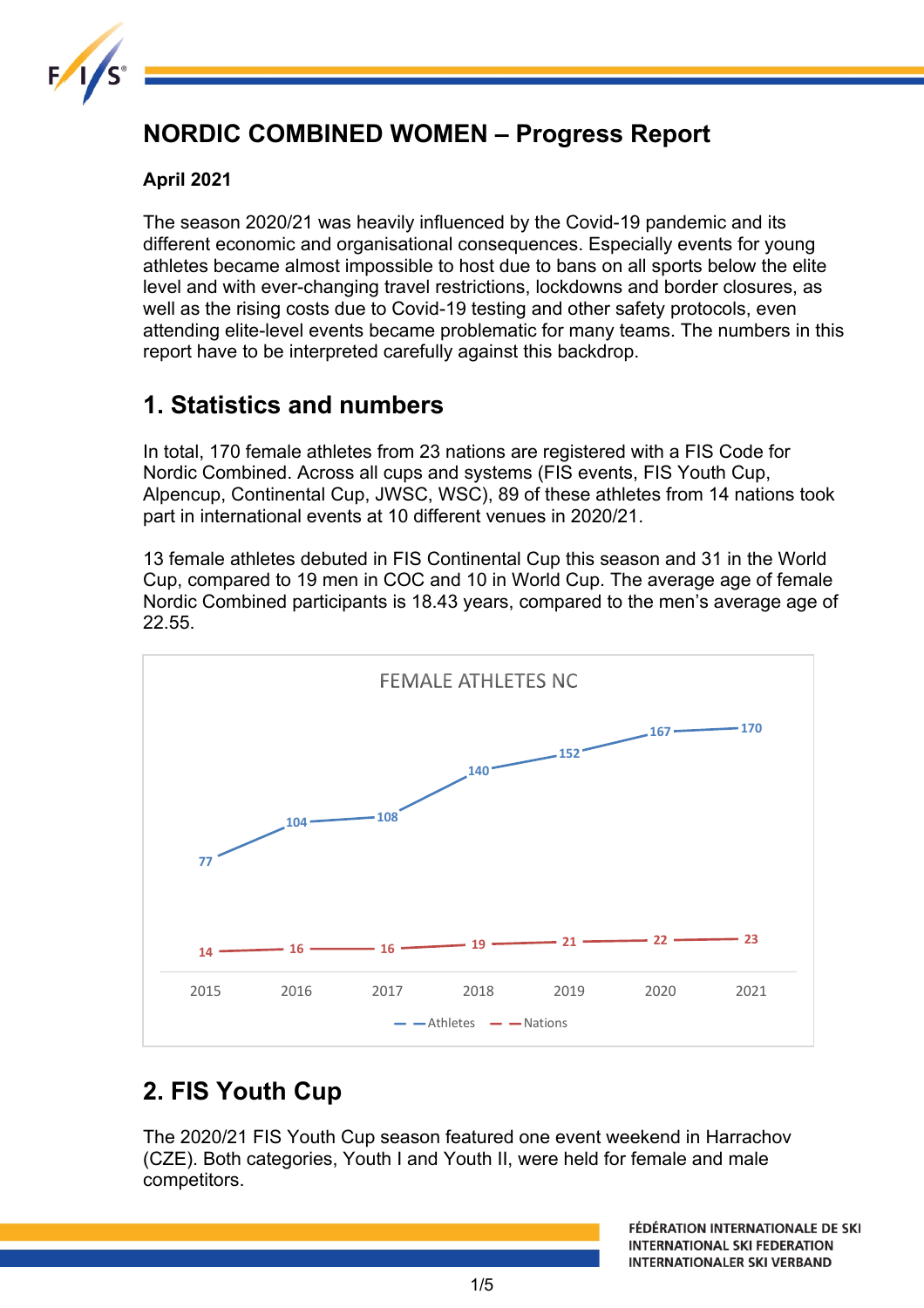

#### **Statistics**





# **3. Women's Continental Cup**

The fourth winter of the Women's Nordic Combined Continental Cup featured a calendar with 6 events at two venues. The planned competition in the USA, and Rena (NOR) had to be cancelled due to different Covid-related problems.

This season, a 2-jump, 7.5 km Final Individual Gundersen competition was held for the first time at the FIS Continental Cup Finals in Nizhny Tagil (RUS).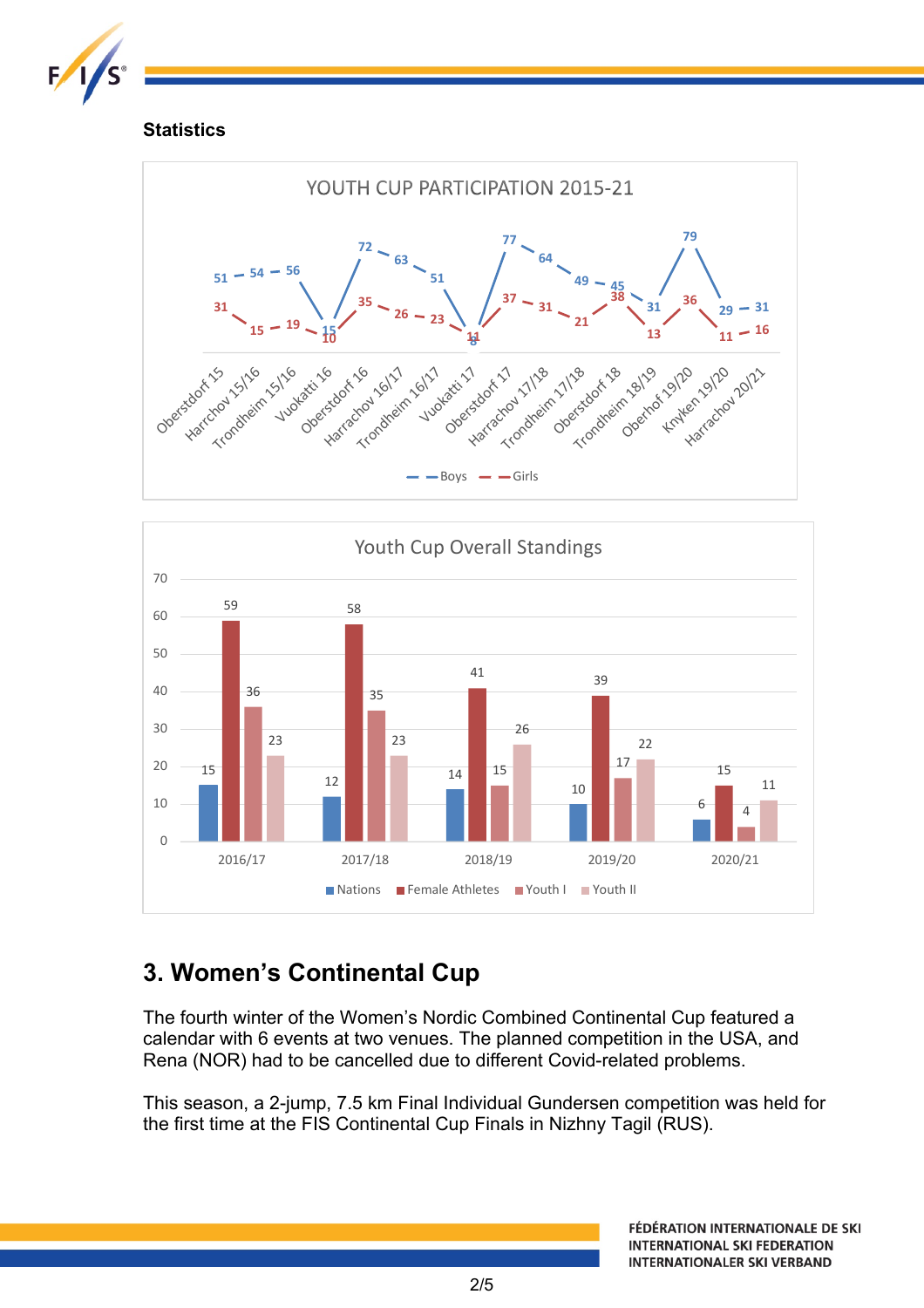

The overall number of participating women in the Continental Cup slightly dropped from 48 to 41 women in points. The number of participating nations was 12 (AUT, CZE, FIN, FRA, GBR, GER, ITA, JPN, NOR, SLO, RUS, USA).

#### **Statistics**



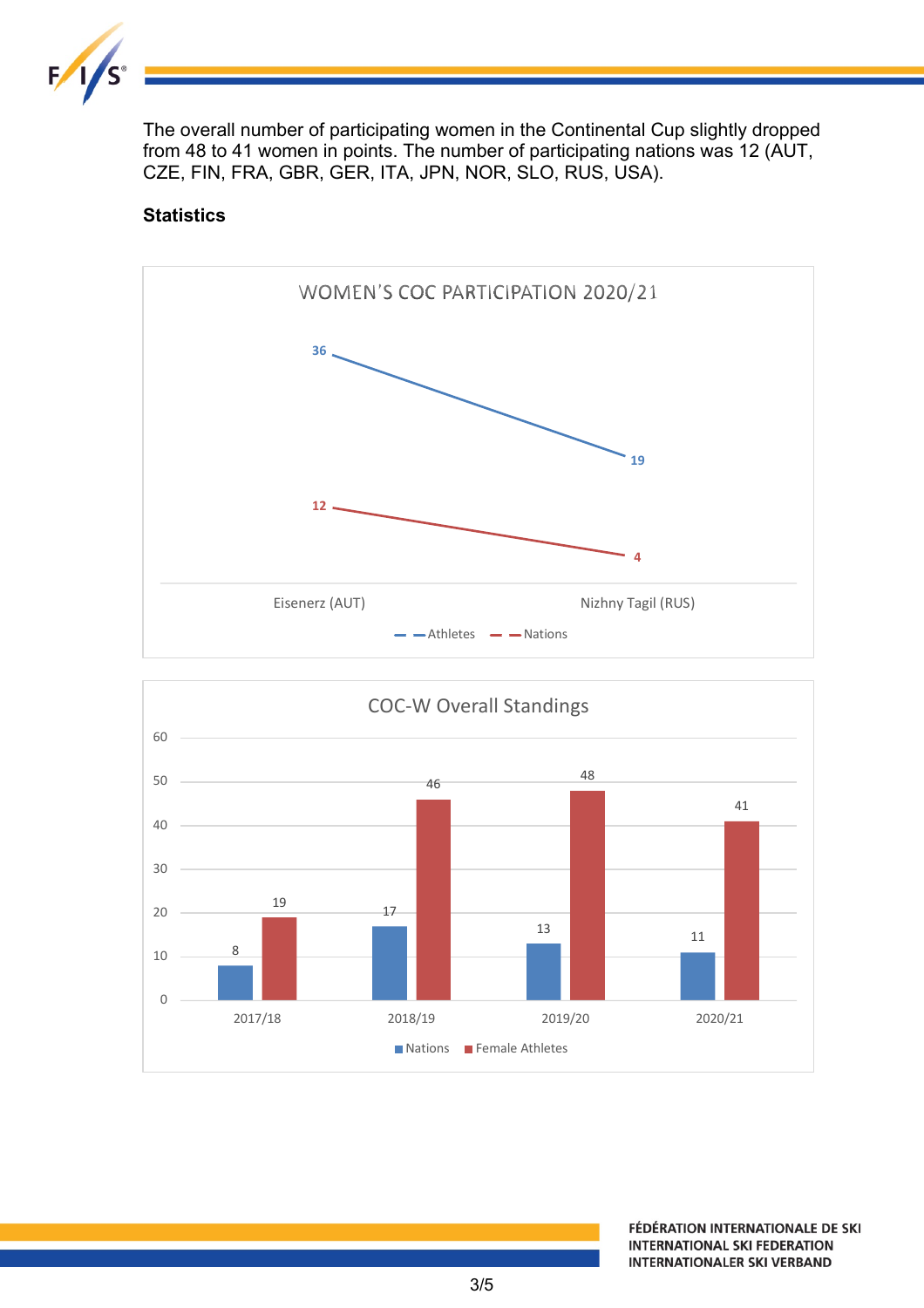

# **4. FIS Junior World Ski Championships**

The Nordic Combined women had their third FIS Nordic Junior World Ski Championships in Lahti (FIN). Gyda Westvold Hansen (NOR) won the gold medal, ahead of Marte Leinan Lund (NOR), who defended her silver medal. Lisa Hirner (AUT) took bronze.

The Mixed Team Event saw its second edition at JWSC level with 10 teams on start. The gold medal went to Norway, ahead of Austria and Italy.



### **4. Viessmann FIS Nordic Combined World Cup**

Even though the Covid-19 pandemic caused all five of the planned five inaugural Women's World Cup events of the season 2020/21 to be cancelled, Ramsau (AUT) stepped in to host one replacement event in December 2020.

32 athletes from nine nations were on start in Ramsau and even though the event unfortunately remained the only Women's World Cup of the winter, an overall winner was crowned with Tara Geraghty-Moats (USA), who received her crystal globe at the FIS Nordic World Ski Championships in Oberstdorf. Gyda Westvold Hansen (NOR) and Anju Nakamura (JPN) ranked second and third.

### **5. FIS Nordic World Ski Championships**

Women's Nordic Combined was included in the FIS Nordic World Ski Championships for the first time with one Individual Gundersen event. 31 competitors from 10 nations were on start. The inaugural Women's Nordic Combined gold medal went to Gyda Westvold Hansen (NOR) and her teammates Mari and Marte Leinan Lund swept the podium for Norway.